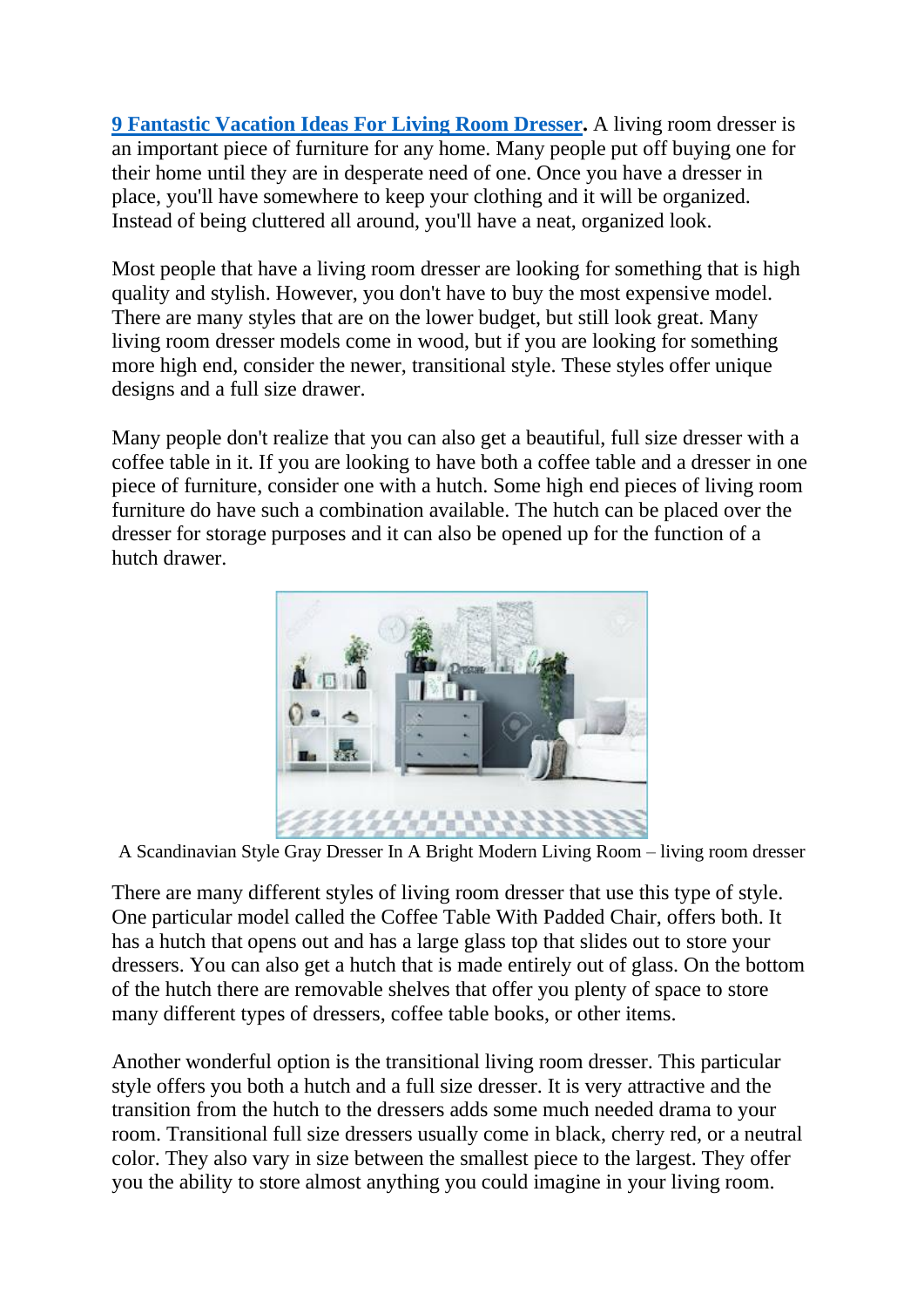If you like a more simple look, then the accent chair dresser may be the right option for you. It comes in a variety of beautiful wood finishes and is a perfect addition to your living room. It offers you the ability to store a variety of different items as well as a full size dresser and an accent chair. You can find a black finish accent chair or a lighter cherry finish accent chair to match your accent chair.

If you love to collect gold leaf and wish to dress your living room accordingly, then a gold leaf black dresser is just the thing for you. The black dresser is very beautiful with its intricate design. It has gold leaf moldings along the four corners and on the front of the dresser. The dresser also comes with a mirrored front cover. The front of the dresser has a gold trim, while the back of the dresser has a mirror on it.

For those that wish to purchase a full size dresser, but do not have the room for one, then an interiorsview full size dresser would be the way to go. It comes with all the same great features of a hutch and a full size dresser. It also has gold leaf accents and a front cover with a mirror. These interiorsview full size dressers are made out of solid wood and come in black or cherry finish.



9+ Living room chest ideas in 9 LivingRoomReference – living room dresser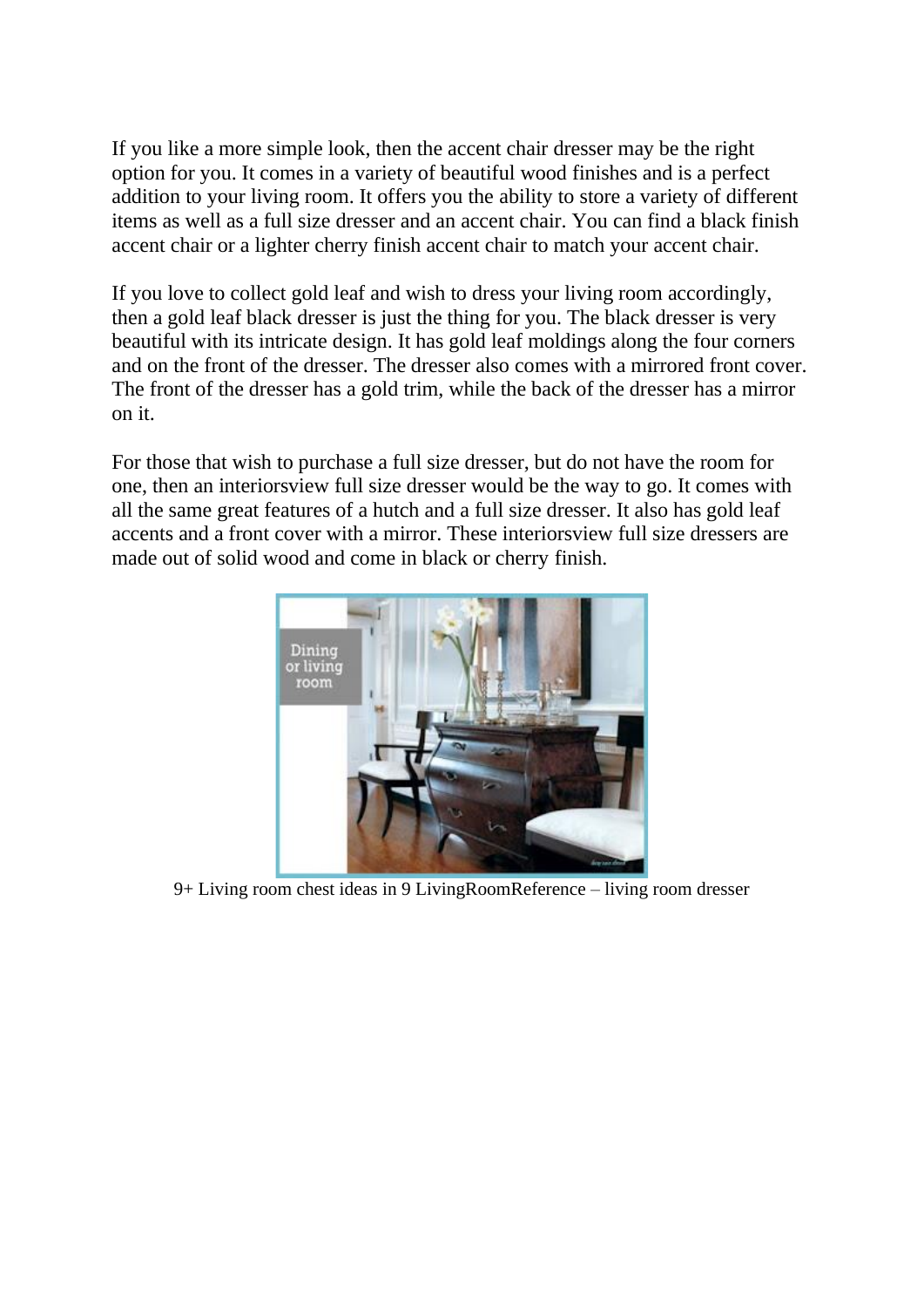

Modern Contemporary Urban Design Bedroom Living Room Dresser Drawer Chest TV Stand, Wood, Grey Gray Natural – living room dresser



Christopher 9-Drawer Dresser – \$1479 – #9Drawer #christopher – living room dresser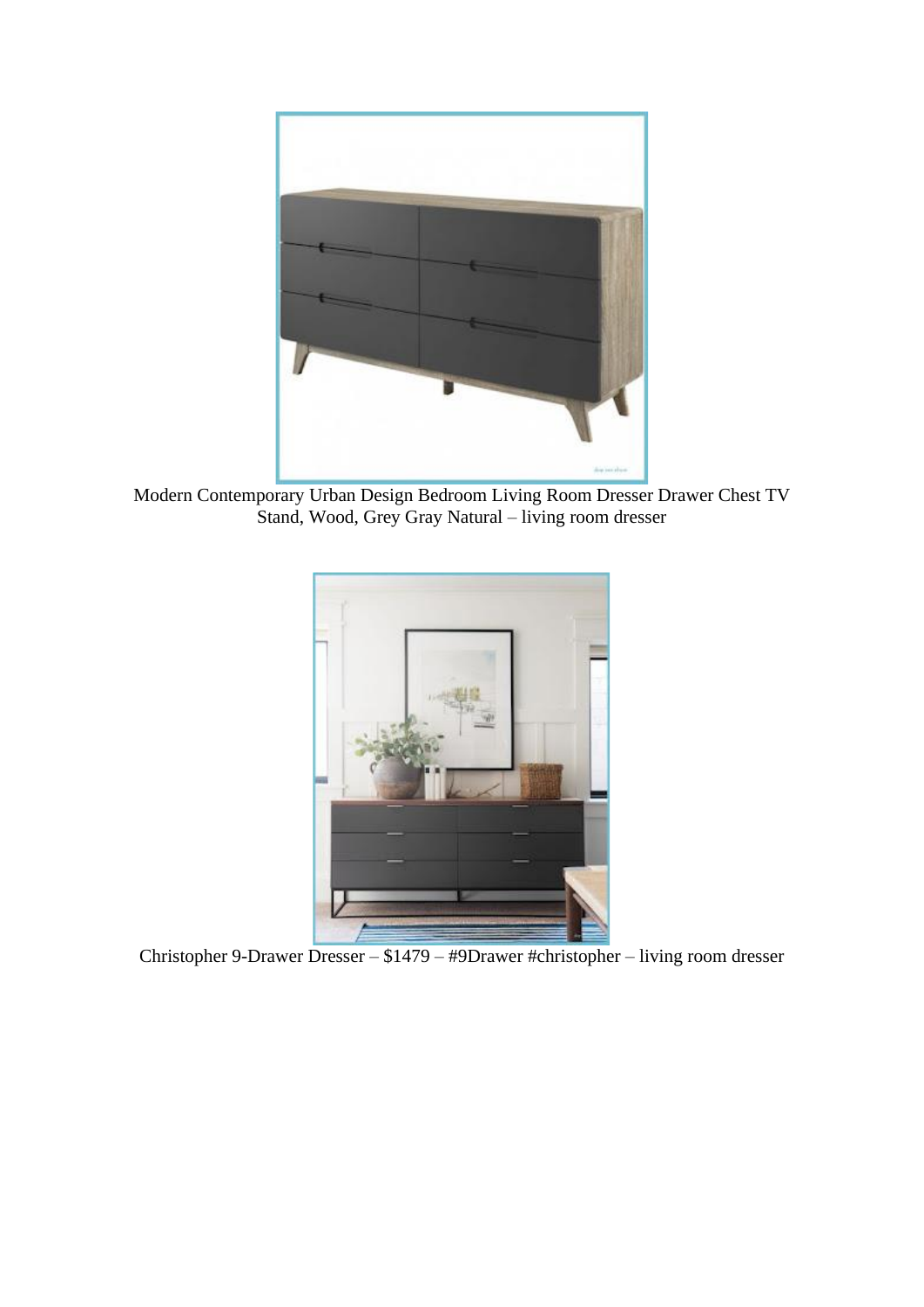

Frida Dresser – living room dresser



House Tour Coastal living room furniture, Room decor, Blue home – living room dresser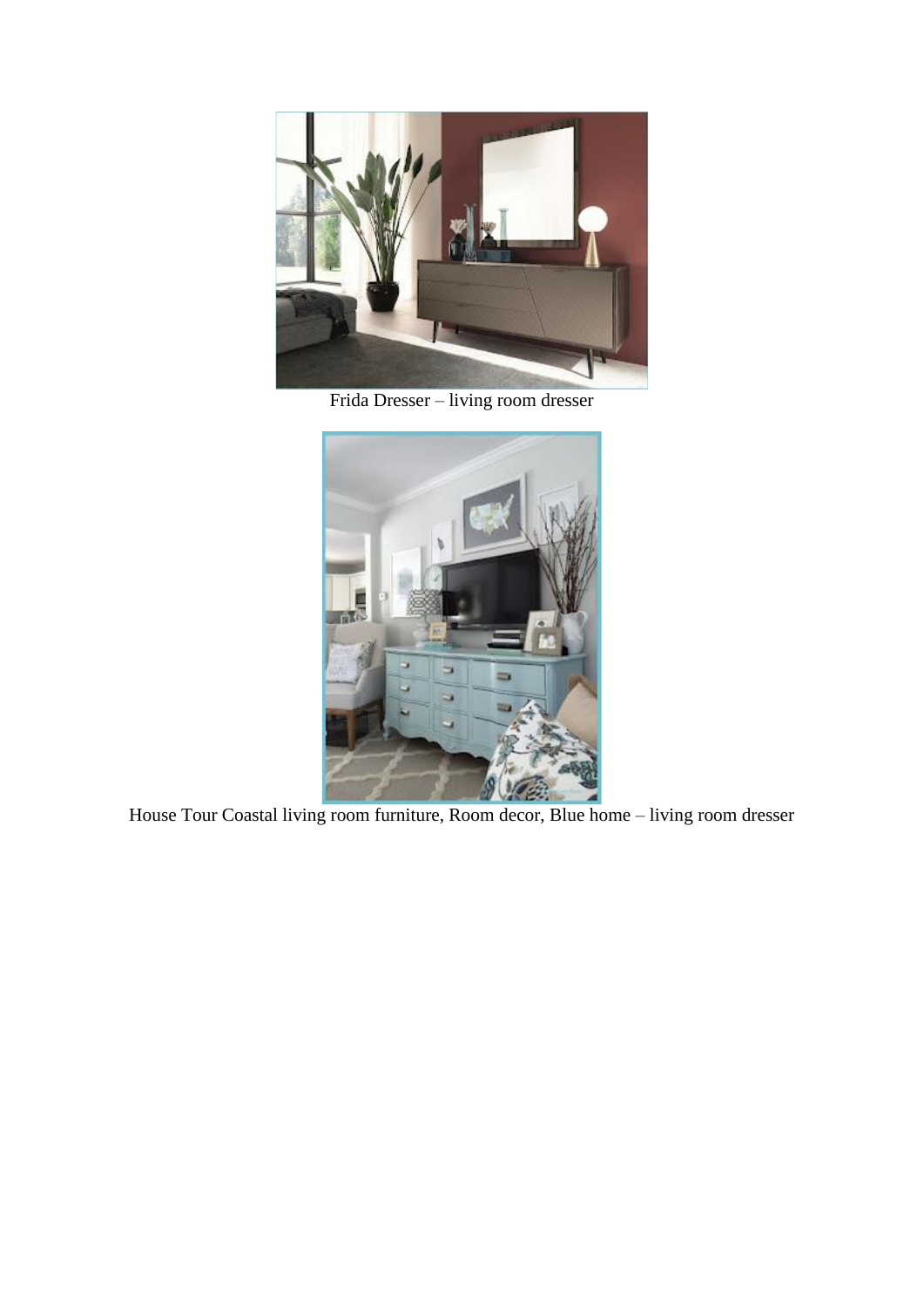

Makeover Monday: The Living Room Transformation – Migonis Home – living room dresser



Jacob 9 Drawer Dresser – living room dresser